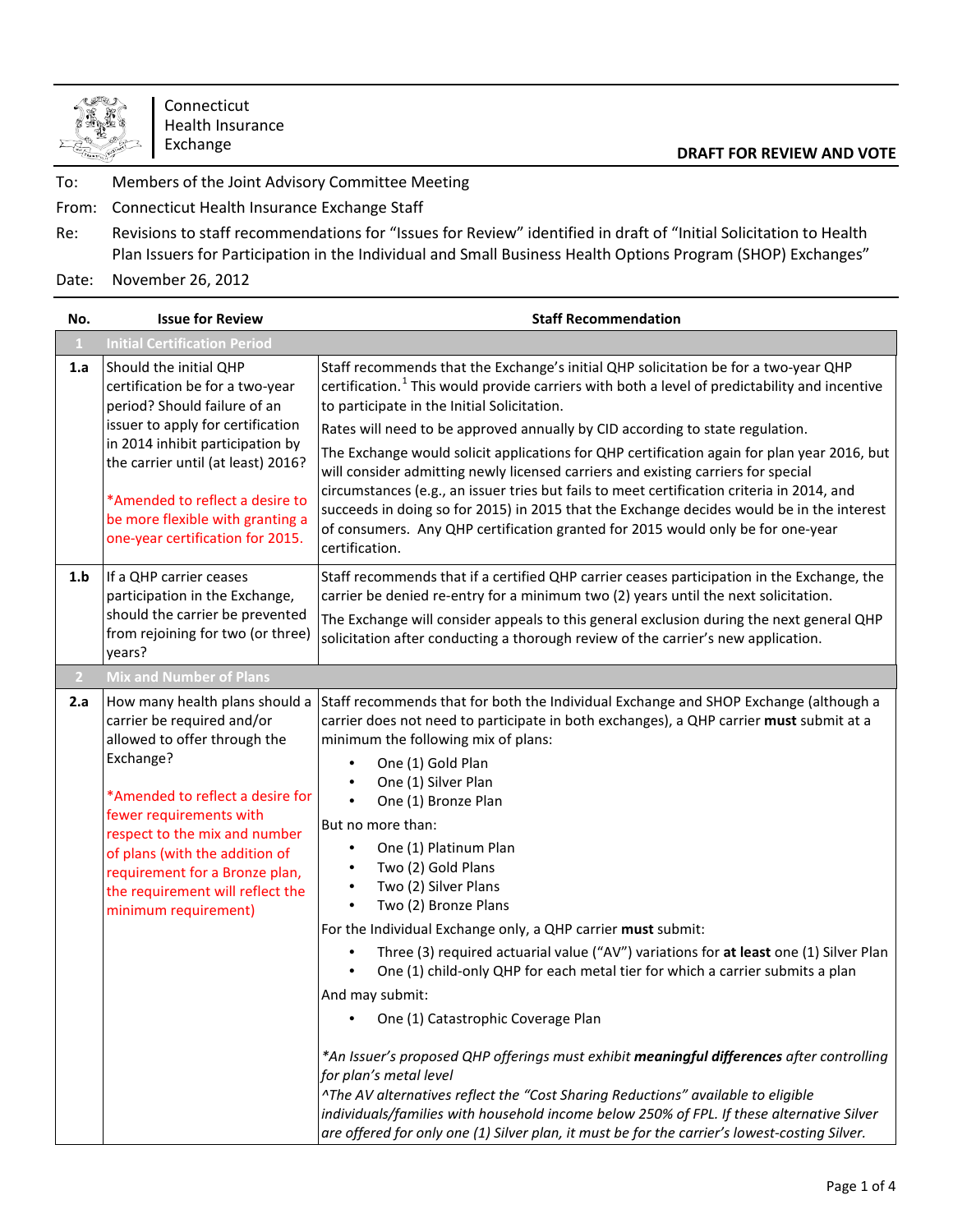| 2.b        | Should carriers be required,                                          | Staff recommends the Exchange allow, but not require, carriers to submit one (1)                                                                                                 |  |  |  |  |
|------------|-----------------------------------------------------------------------|----------------------------------------------------------------------------------------------------------------------------------------------------------------------------------|--|--|--|--|
|            | prevented, or given the option                                        | Platinum plan in each of the Individual Exchange and SHOP Exchange.                                                                                                              |  |  |  |  |
|            | of offering Platinum QHPs?                                            |                                                                                                                                                                                  |  |  |  |  |
| 2.c        | Should QHP carriers be required                                       | Staff believes one standardized plan design per tier promotes transparency, ease, and                                                                                            |  |  |  |  |
|            | to submit one or more                                                 | simplicity for comparison shopping by enrollees.                                                                                                                                 |  |  |  |  |
|            | standardized plan designs for<br>one or more metal tiers as a part    | Staff recommends that the Exchange define one standard plan design for each of the                                                                                               |  |  |  |  |
|            | of their application to                                               | Bronze, Silver and Gold tiers. The standard plan would define the QHP's deductible, co-<br>payment and/or co-insurance mix for the essential health benefits offered in-network. |  |  |  |  |
|            | participate in the Exchange?                                          | The standard plan designs will be developed in partnership with the carriers and be based                                                                                        |  |  |  |  |
|            |                                                                       | upon the most popular plans sold in the small group market in 2012. The plan would be                                                                                            |  |  |  |  |
|            |                                                                       | subject to adjustment after release of the federal actuarial value calculator.                                                                                                   |  |  |  |  |
|            |                                                                       | Staff recommends that a QHP carrier be required to submit this Exchange-defined                                                                                                  |  |  |  |  |
|            |                                                                       | standard plan for each the Bronze, Silver, and Gold tiers.                                                                                                                       |  |  |  |  |
|            |                                                                       | Staff recommends that for each metal tier (except Platinum) the carriers be encouraged                                                                                           |  |  |  |  |
|            |                                                                       | to submit one other, non-standard, plan of their choosing.                                                                                                                       |  |  |  |  |
| $\sqrt{3}$ | <b>Pediatric and Stand-Alone Dental</b>                               |                                                                                                                                                                                  |  |  |  |  |
| 3.a        | Should pediatric dental services                                      | Staff recommends that the Exchange require QHP carriers to separately rate their                                                                                                 |  |  |  |  |
|            | be priced separately?                                                 | pediatric dental benefit. If a QHP includes pediatric dental services, potential enrollees                                                                                       |  |  |  |  |
|            | (Alternative is to allow QHP<br>carriers to bundle services.)         | will be automatically assigned to the carrier's dental benefit, but the enrollee will retain                                                                                     |  |  |  |  |
|            |                                                                       | the option of selecting another carrier's dental plan if desired.                                                                                                                |  |  |  |  |
| 3.b        | For stand-alone dental plans,<br>should carriers be required to       | Staff recommends that actuarial certification to the metal tiers not apply to stand-alone<br>dental visions, unless required by federal regulations.                             |  |  |  |  |
|            | offer plans across all, any, or                                       |                                                                                                                                                                                  |  |  |  |  |
|            | specific metal tiers?                                                 |                                                                                                                                                                                  |  |  |  |  |
| 3.c        | For stand-alone dental plans,                                         | Staff recommends that all stand-alone dental plans must provide coverage for the full                                                                                            |  |  |  |  |
|            | should the Exchange consider                                          | dental benefits, as included in the "essential health benefits" for pediatric dental services.                                                                                   |  |  |  |  |
|            | selling two benefit tiers of<br>stand-alone dental plans: (1)         | Staff recommends against offering a limited preventative-only dental plan. Instead, the                                                                                          |  |  |  |  |
|            | preventive only; and (2) full                                         | Exchange will explore the value of offering "access-only" dental plans. However, these<br>plans are not insurance and would not be part of the Initial QHP solicitation.         |  |  |  |  |
|            | benefits?                                                             |                                                                                                                                                                                  |  |  |  |  |
|            |                                                                       |                                                                                                                                                                                  |  |  |  |  |
|            | *Amended to reflect the<br>concern that "Access-only Plans"           |                                                                                                                                                                                  |  |  |  |  |
|            | (a paid membership to a                                               |                                                                                                                                                                                  |  |  |  |  |
|            | network of dentists that have                                         |                                                                                                                                                                                  |  |  |  |  |
|            | agreed to a maximum payment                                           |                                                                                                                                                                                  |  |  |  |  |
|            | schedule for services) should not<br>be part of the QHP Solicitation. |                                                                                                                                                                                  |  |  |  |  |
| 4          | <b>Rating Factors</b>                                                 |                                                                                                                                                                                  |  |  |  |  |
| 4.a        | Should the Exchange make                                              | Staff recommends that the Exchange prohibit QHP carriers to include tobacco use as a                                                                                             |  |  |  |  |
|            | tobacco-use a required rating                                         | rating factor in the Individual Exchange.                                                                                                                                        |  |  |  |  |
|            | factor in the Individual                                              |                                                                                                                                                                                  |  |  |  |  |
|            | Exchange?                                                             |                                                                                                                                                                                  |  |  |  |  |
| 4.b        | Should the Exchange require<br>carriers to agree to standardized      | Family. Staff recommends that the Exchange standardize family composition structure,<br>but allow carriers to determine tier ratios.                                             |  |  |  |  |
|            | rating factors (for geography,                                        | Age. Per ACA reforms QHPs will be subject to a 3:1 age factor rating. Staff recommends                                                                                           |  |  |  |  |
|            | age, household size) across all                                       | that the Exchange allow carriers to determine tier ratios.                                                                                                                       |  |  |  |  |
|            | QHPs sold through the                                                 | Geography. Staff recommends that the Exchange allow carriers to determine tier ratios.                                                                                           |  |  |  |  |
|            | Exchange?                                                             |                                                                                                                                                                                  |  |  |  |  |
|            |                                                                       |                                                                                                                                                                                  |  |  |  |  |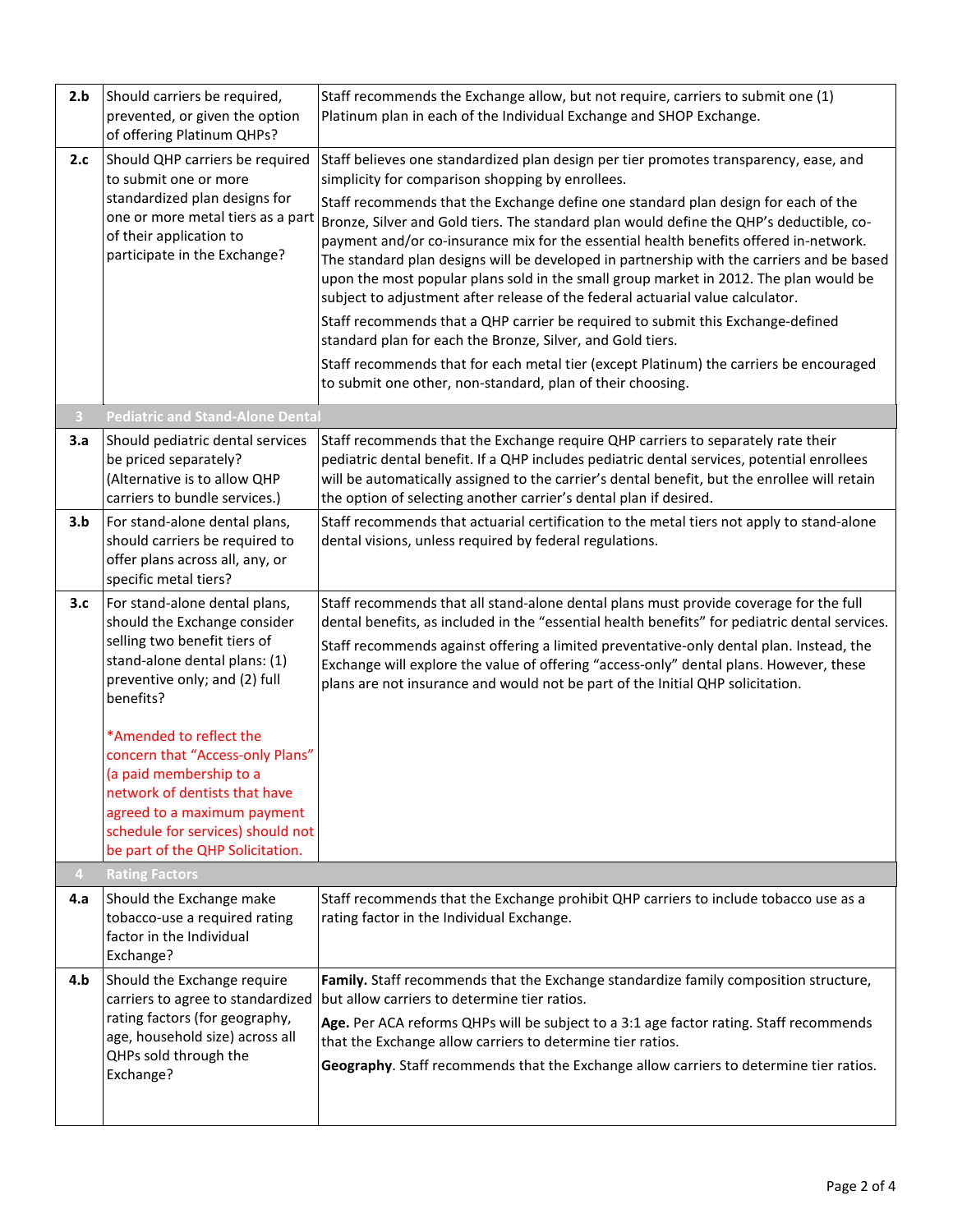| 5   | <b>Network Adequacy</b>                                                                                                                                                                                                   |                                                                                                                                                                                                                                                                                                                                                                     |                                                                                                                                                     |                                                                                                                       |                                                                                                                                                                                                                                                                                                                                                                                |  |
|-----|---------------------------------------------------------------------------------------------------------------------------------------------------------------------------------------------------------------------------|---------------------------------------------------------------------------------------------------------------------------------------------------------------------------------------------------------------------------------------------------------------------------------------------------------------------------------------------------------------------|-----------------------------------------------------------------------------------------------------------------------------------------------------|-----------------------------------------------------------------------------------------------------------------------|--------------------------------------------------------------------------------------------------------------------------------------------------------------------------------------------------------------------------------------------------------------------------------------------------------------------------------------------------------------------------------|--|
| 5.1 | What should be a carrier's                                                                                                                                                                                                | A QHP carrier must ensure that the provider network of each of its QHPs meets these                                                                                                                                                                                                                                                                                 |                                                                                                                                                     |                                                                                                                       |                                                                                                                                                                                                                                                                                                                                                                                |  |
|     | network adequacy standard?                                                                                                                                                                                                | standards:                                                                                                                                                                                                                                                                                                                                                          |                                                                                                                                                     |                                                                                                                       |                                                                                                                                                                                                                                                                                                                                                                                |  |
|     |                                                                                                                                                                                                                           |                                                                                                                                                                                                                                                                                                                                                                     |                                                                                                                                                     | 1) Include essential community providers ("ECP");<br>that all services will be accessible without unreasonable delay; | 2) Maintain a network that is sufficient in number and types of providers, including<br>providers that specialize in mental health and substance abuse services, to assure<br>3) Is consistent with the network adequacy provisions of section 2702(c) of the PHSA. <sup>2</sup><br>Consistent with Sec. 38a-472f of the Connecticut General Statutes, carriers in Connecticut |  |
|     |                                                                                                                                                                                                                           | must be URAC or NCQA accredited with respect to provider network adequacy. Other<br>than how it relates to the inclusion of ECPs, the staff recommends that the Exchange not<br>impose any additional requirements (beyond those necessary to meet accreditation) on a<br>carrier's provider network.                                                               |                                                                                                                                                     |                                                                                                                       |                                                                                                                                                                                                                                                                                                                                                                                |  |
|     |                                                                                                                                                                                                                           | However, staff recommends that the carriers be required to provide the Exchange with<br>the criteria used to define the adequacy of its network, including but not limited to,<br>geographic distance standards to providers and timeliness of appointment scheduling.<br>Such standards shall include information on variation of standards by provider specialty. |                                                                                                                                                     |                                                                                                                       |                                                                                                                                                                                                                                                                                                                                                                                |  |
|     |                                                                                                                                                                                                                           | Staff recommends that the Exchange consider proposals for tiered or narrow networks for<br>non-standard QHPs in its Initial Solicitation. The Exchange will need to develop separate<br>standards for these types of networks                                                                                                                                       |                                                                                                                                                     |                                                                                                                       |                                                                                                                                                                                                                                                                                                                                                                                |  |
| 5   | What should the Exchange's<br>network adequacy standard be<br>as it relates to Essential<br><b>Community Providers?</b><br>*Amended to reflect to reflect<br>county-level geography to better<br>assure statewide access. | With respect to ECPs, staff recommends that sufficiency be defined as carriers having<br>contracts with:<br>1) At least 50% of the essential community providers in every county across<br>Connecticut; and,<br>2) At least 75% of the ECPs located in any city or town that contains one or more of the                                                            |                                                                                                                                                     |                                                                                                                       |                                                                                                                                                                                                                                                                                                                                                                                |  |
|     |                                                                                                                                                                                                                           |                                                                                                                                                                                                                                                                                                                                                                     | 20 zip codes with the greatest number of uninsured individuals in Connecticut, with a<br>minimum of one city per county:<br><b>Cities</b><br>County |                                                                                                                       |                                                                                                                                                                                                                                                                                                                                                                                |  |
|     | Included a list of town/cities (16)                                                                                                                                                                                       |                                                                                                                                                                                                                                                                                                                                                                     | Hartford                                                                                                                                            | • Hartford                                                                                                            | · Danbury                                                                                                                                                                                                                                                                                                                                                                      |  |
|     | in the state that have the<br>highest number of uninsured.                                                                                                                                                                |                                                                                                                                                                                                                                                                                                                                                                     |                                                                                                                                                     | · Bridgeport                                                                                                          | • East Hartford                                                                                                                                                                                                                                                                                                                                                                |  |
|     |                                                                                                                                                                                                                           |                                                                                                                                                                                                                                                                                                                                                                     |                                                                                                                                                     | $\bullet$ Stamford                                                                                                    | • New Britain                                                                                                                                                                                                                                                                                                                                                                  |  |
|     |                                                                                                                                                                                                                           |                                                                                                                                                                                                                                                                                                                                                                     |                                                                                                                                                     | · Bristol                                                                                                             |                                                                                                                                                                                                                                                                                                                                                                                |  |
|     |                                                                                                                                                                                                                           |                                                                                                                                                                                                                                                                                                                                                                     | Litchfield                                                                                                                                          | • Torrington                                                                                                          |                                                                                                                                                                                                                                                                                                                                                                                |  |
|     |                                                                                                                                                                                                                           |                                                                                                                                                                                                                                                                                                                                                                     | Middlesex                                                                                                                                           | · Middletown                                                                                                          |                                                                                                                                                                                                                                                                                                                                                                                |  |
|     |                                                                                                                                                                                                                           |                                                                                                                                                                                                                                                                                                                                                                     | New Haven                                                                                                                                           | • New Haven                                                                                                           | • West Haven                                                                                                                                                                                                                                                                                                                                                                   |  |
|     |                                                                                                                                                                                                                           |                                                                                                                                                                                                                                                                                                                                                                     |                                                                                                                                                     | • Waterbury                                                                                                           | • Meriden                                                                                                                                                                                                                                                                                                                                                                      |  |
|     |                                                                                                                                                                                                                           |                                                                                                                                                                                                                                                                                                                                                                     | New London                                                                                                                                          | • Norwich                                                                                                             |                                                                                                                                                                                                                                                                                                                                                                                |  |
|     |                                                                                                                                                                                                                           |                                                                                                                                                                                                                                                                                                                                                                     | Tolland                                                                                                                                             | · Vernon-Rockville                                                                                                    |                                                                                                                                                                                                                                                                                                                                                                                |  |
|     |                                                                                                                                                                                                                           |                                                                                                                                                                                                                                                                                                                                                                     | Windham                                                                                                                                             | · Willimantic                                                                                                         |                                                                                                                                                                                                                                                                                                                                                                                |  |
|     |                                                                                                                                                                                                                           | and,                                                                                                                                                                                                                                                                                                                                                                | center in Connecticut.                                                                                                                              |                                                                                                                       | 3) At least 80% of the federally qualified health centers ("FQHC") or "look-alike" health                                                                                                                                                                                                                                                                                      |  |
|     |                                                                                                                                                                                                                           |                                                                                                                                                                                                                                                                                                                                                                     |                                                                                                                                                     | terms accepted by some providers, and offered to, but rejected by, an ECP.                                            | Short of meeting such standards for ECPs, staff recommends that carrier be allowed to<br>evidence a good faith effort to contract with ECPs by, for example, providing contract                                                                                                                                                                                                |  |